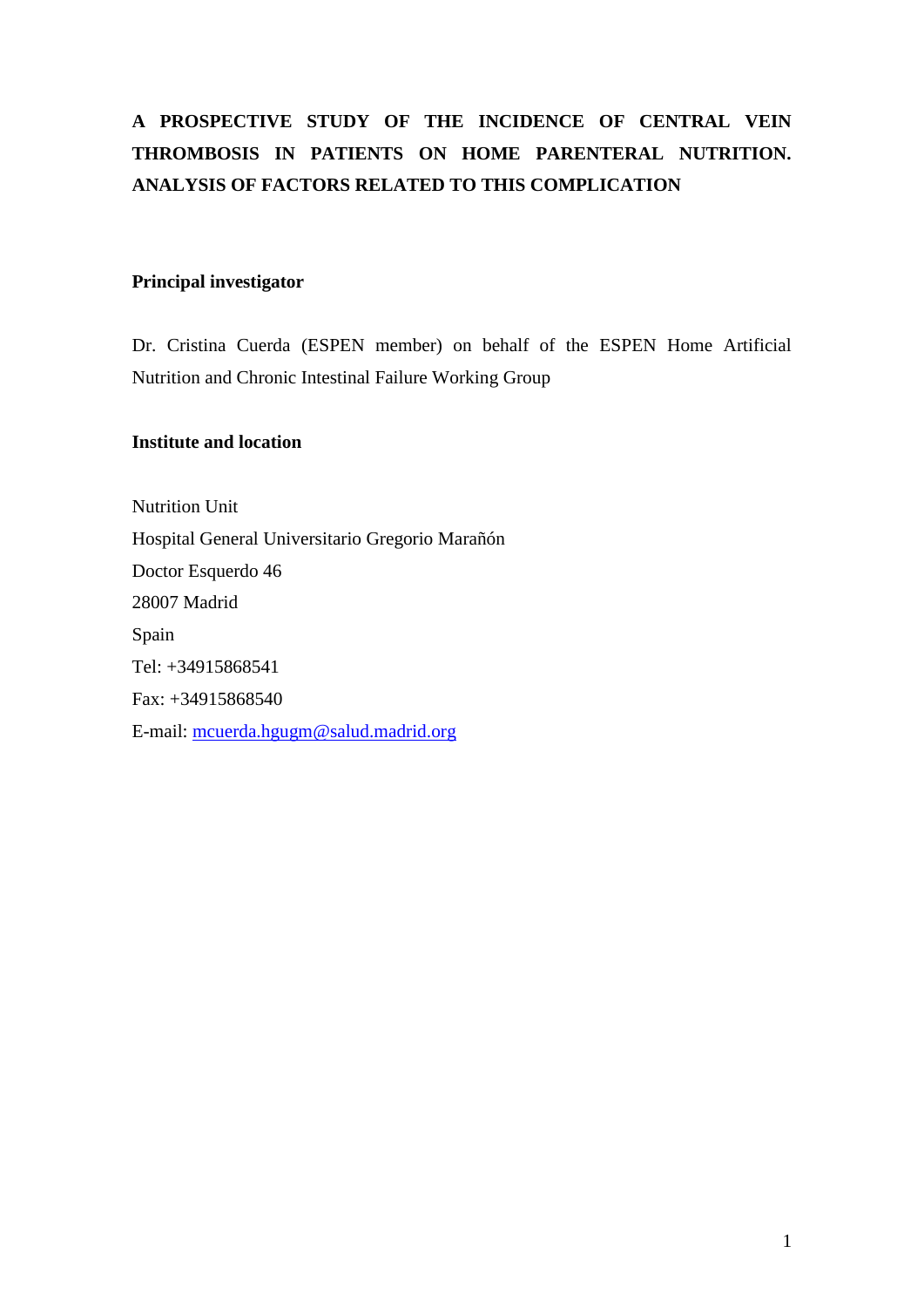#### **Background**

The thrombotic complications of central catheters include occlusion of the catheter by thrombi and thrombosis of the vein associated with the central line (1). There is some confusion in the literature about these terms and the strategies that can be used for their prevention.

Catheter thrombosis refers to the occlusion of the lumen of the catheter by thrombi. This is the most frequent type of catheter occlusion. Strategies for the prevention of catheter thrombosis should focus on maintaining patency by keeping blood out of the catheter using two main interventions: catheter flushing and the use of antireflux needleless connectors and valves (2). There are three important components in the flushing protocol for maintaining the patency of vascular catheters: the volume of solution, the flush solution, and the flushing technique. The volume of flush solution recommended must be at least 120% the volume of the catheter (3). The flush/lock solution may be a compound of saline or include anticoagulant agents, such as heparin, EDTA, citrate. Although the use of heparin lock of the CVC line has been recommended to prevent catheter occlusion (4,5), its efficacy and safety have not been demonstrated. Indeed, many groups do not recommend this practice because of the risk of infection associated with the manipulation of the catheter  $(6)$ .

In peripheral vascular accesses, saline and heparin are equally efficient at maintaining the permeability of the catheter (I, Cochrane) (7-10). Some studies support the use of saline flush instead of heparin for long-term central catheters (11-13).

Central vein thrombosis (CVT) manifests as oedema and increased filling of superficial veins of the territory drained by that vein (14), although is often asymptomatic. The prevalence of symptomatic CVT is around 0.027 cases/catheter/year (95% CI, 0.02- 0.034) (1), but the prevalence of asymptomatic CVT (ACVT) is unknown. A prevalence of ACVT of 11-44% has been reported in studies on cancer patients with long-term central catheters (15), and most cases were diagnosed in the first weeks after catheterization, although none of the studies was performed in patients on home parenteral nutrition (HPN). However, most of the data in the literature are quite old, especially taking into account current changes in the practice of HPN (different types of lipid emulsions, all-in-one solutions).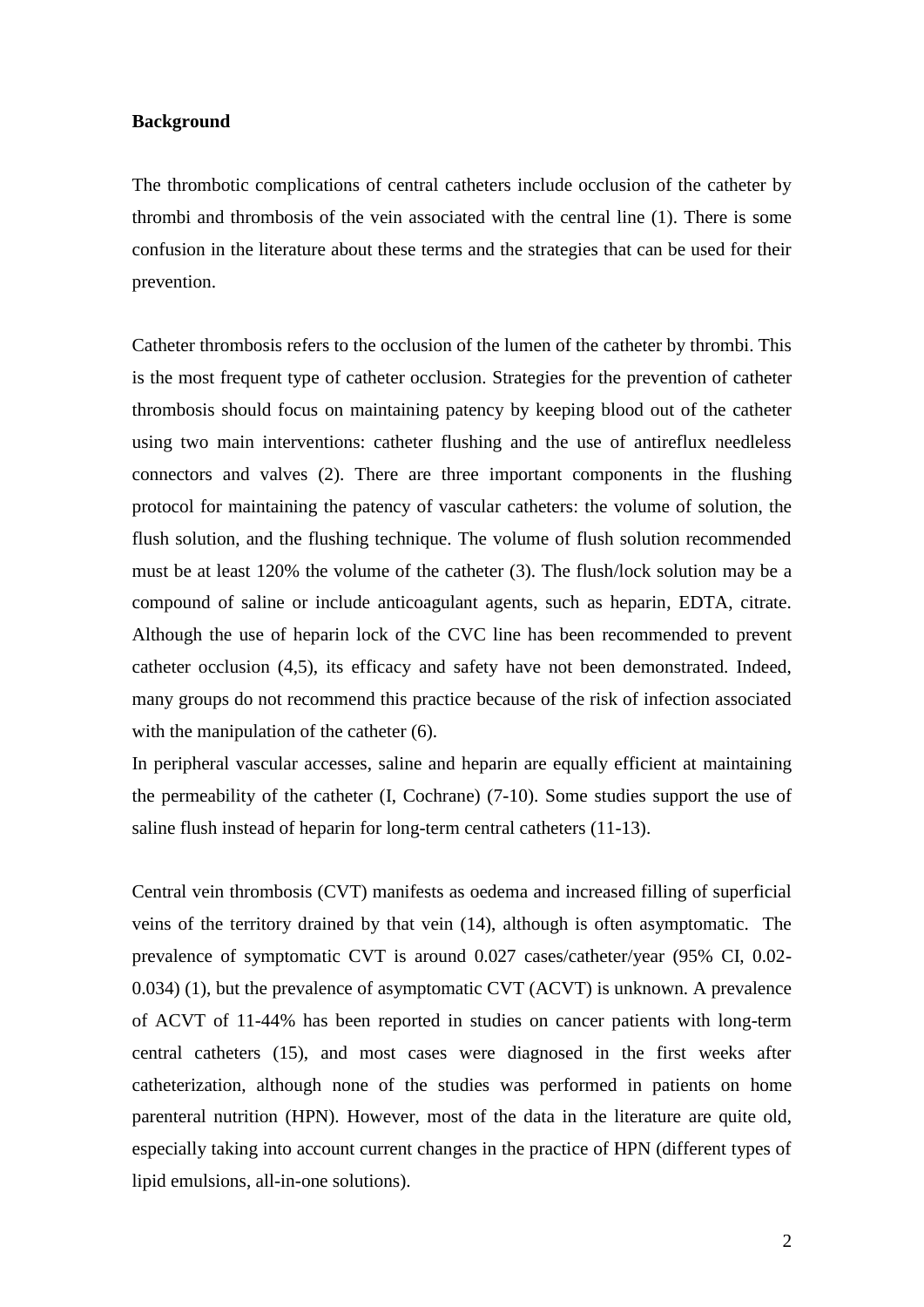Computed tomography, venography or Color Doppler Duplex Sonography (CDDS) can confirm the diagnosis of CVT. Although venography is the standard method for diagnosis, it is invasive and carries a risk of nephrotoxicity and allergic reactions to iodinated contrast agents; therefore, it cannot be used as a screening tool in asymptomatic patients. CCDS is an accurate method for the diagnosis of ACVT, with a sensitivity ranging from 78% to 100%, and specificity ranging from 82% to 100% (15).

The pathogenesis of CVT is multifactorial and includes the following: a) vessel injury during the procedure of insertion, b) venous stasis due to indwelling of the device and damage to the endothelium caused by infusion of parenteral nutrition with a high osmolality, and c) mechanical rubbing of the catheter against the vessel wall. Hypercoagulability related to cancer or another underlying disease may also contribute to the risk. The incidence may be higher in patients with inflammatory bowel disease (4). Catheter-related infection may also contribute to the pathogenesis of thromboembolic complications. The type of catheter (material, thickness), catheter tip, and location (this complication is higher in those catheters located in the femoral vein) are also important factors (16). In addition, highly concentrated glucose solutions increase the risk. The ESPEN guidelines on parenteral nutrition recommend an insertion technique associated with minimal damage to the vein, such as ultrasound guidance (grade C), choice of a catheter with the lowest calibre compatible with the infusion therapy needed by the patient (grade B), and appropriate position of the tip of the catheter in the proximity of the atrio-caval junction (grade B), for prevention of catheter-related CVT.

CVT is a severe complication of HPN and is responsible for the loss of central venous accesses in these patients. It is important to remember that one of the criteria of HPN failure before intestinal transplantation is considered, is the presence of two CVT.

In order to prevent CVT, several practices have been proposed: the inclusion of heparin in the HPN formula, and anticoagulation with different drugs (low-molecular-weight heparin, warfarin) and doses.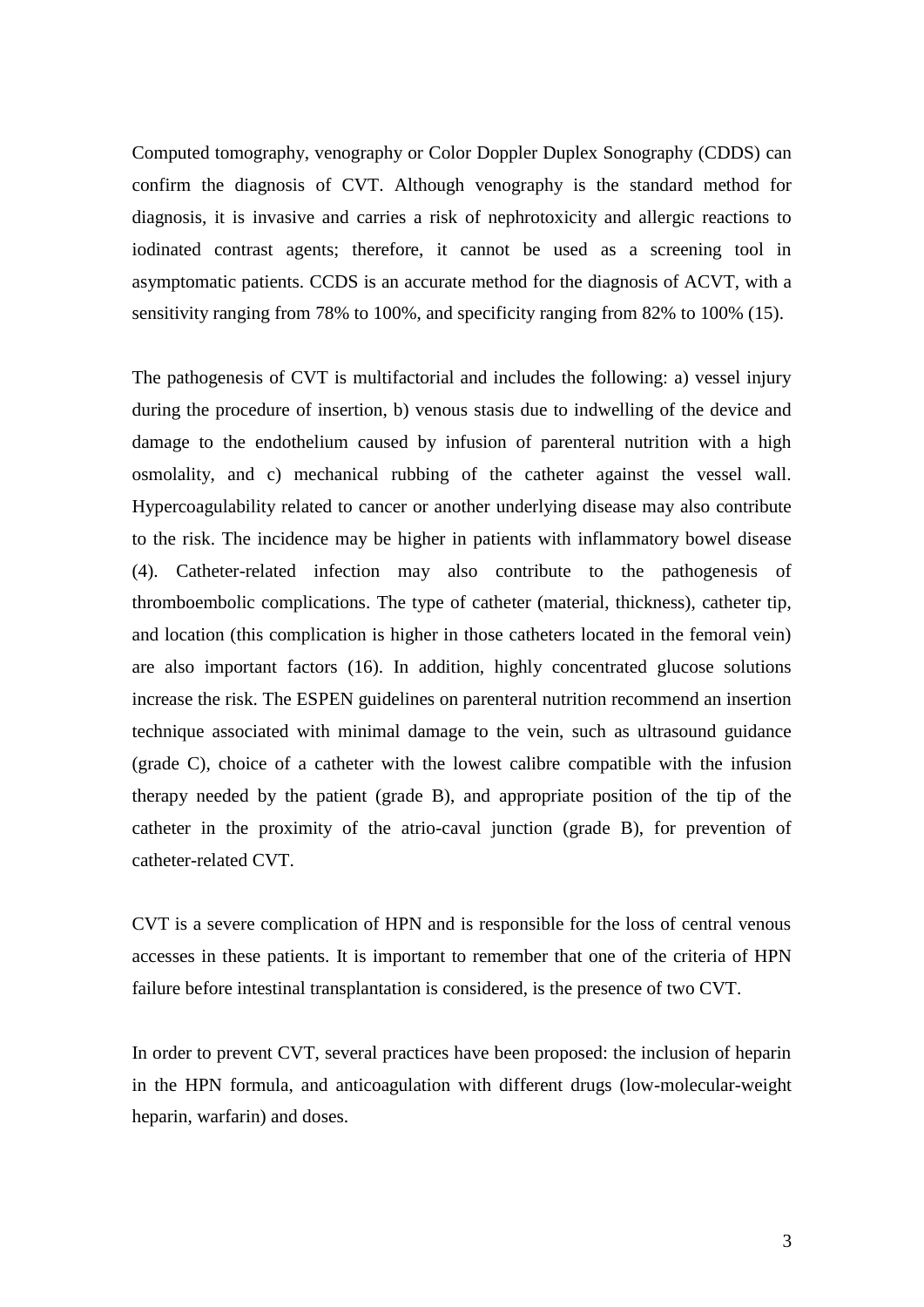Heparin added to the HPN solution is probably only efficient to prevent venous thrombosis with certain doses  $(3 \text{ units/ml})$   $(4.17)$ , but not with lower doses  $(1 \text{ unit/ml})$ (16). A meta-analysis and a systematic review that studied the efficacy of heparin in preventing venous thrombosis revealed different results. In the meta-analyses, the use of prophylactic heparin decreased the incidence of thrombosis and infections in patients with a central catheter (5). However this meta-analysis included studies with heparin flush/lock, heparin in the parenteral nutrition bag, and subcutaneous heparin. The systematic review included only studies in which heparin was added to the bag of parenteral nutrition, and found this treatment useless (18).

Adverse effects of heparin are common and include bleeding, thrombocytopenia, metabolic bone disease, and hair loss. Autoimmune-mediated heparin-induced thrombocytopenia occurs in 2.7% of patients exposed to unfractionated heparin, which greatly increases the risk of thrombotic events (5).

Another approach to decreasing the incidence of venous thrombosis has been the use of oral anticoagulants and subcutaneous heparin.

Oral anticoagulants (warfarin) at low doses may protect against CVT in patients with long-term central catheters for HPN (19,20) and chemotherapy (21). Warfarin has also been administered safely in children on long-term parenteral nutrition and seems to prolong catheter survival (22). Furthermore, low- molecular-weight heparin seems to be effective in the prevention of CVT in patients receiving chemotherapy (23). In a prospective randomised study it was as effective as warfarin in cancer patients (24). There have been several systematic reviews and meta-analyses on the value of thromboprophylaxis in patients with long-term central venous catheters, although the results are contradictory (18, 25-27). Moreover, most of the patients included in these studies had cancer and were not receiving HPN.

Based on these studies, the ASPEN guidelines recommend the use of low doses of anticoagulants in patients on long-term parenteral nutrition (B) (28), and the ESPEN guidelines recommend prophylaxis with a daily dose of low-molecular-weight heparin (100 IU/kg) for high risk patients only (grade C) (29,30).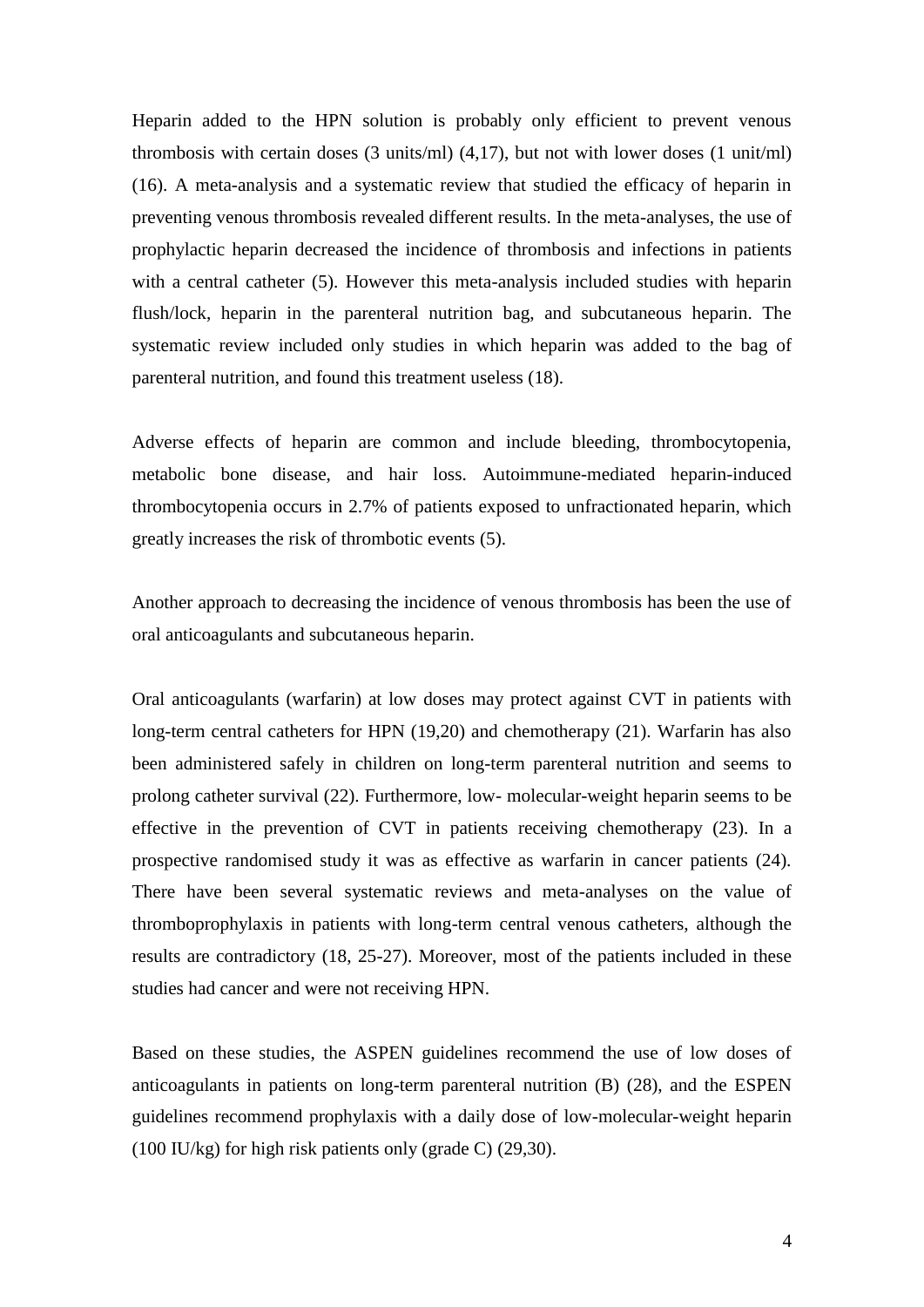These recommendations should balance the benefits and risks (bleeding, thrombocytopenia, bone disease, hair loss) of these treatments. However, it will be impossible to resolve outstanding issues until the prevalence of CVT is known in these patients.

# **Working hypothesis and aims of the research**

# **Hypotheses**

- CVT , especially ACVT is a frequent complication in patients on HPN
- This complication is underreported in the clinical management of these patients
- We can identify some factors related to the prevention of this complication: choice of the appropriate catheter, location, catheter care, use of antithrombotic therapy in some cases

# **Aims**

.

The aims of this prospective, multi-centre, multi-national, open-label study are:

- **Primary aim: to know the incidence of CVT in patients starting treatment with** HPN. The approach adopted will be one of serial studies with CDDS.
- Secondary aim: to investigate the impact of different variables (catheter care, type of catheter, location, patient characteristics, antithrombotic therapy) on the development of CVT

This study will help us to know the true incidence of CVT in HPN and to identify the factors related to the development of CVT. This knowledge would help us to value the risks and benefits of antithrombotic therapy in these patients. Loss of central venous access is a cause of HPN failure in some patients, and an indication for intestinal transplantation.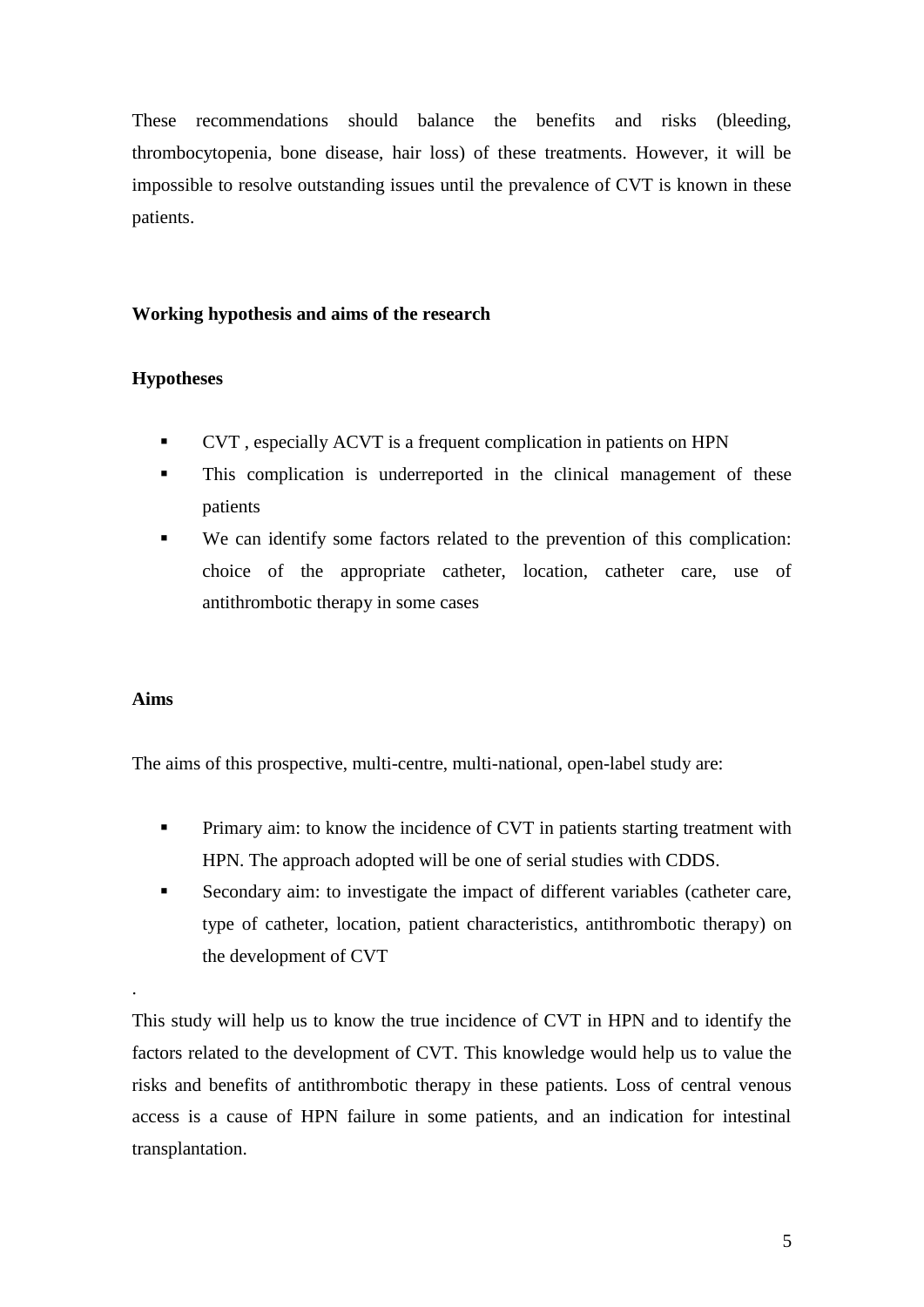# **Study design and methods**

# **Type of study**

Prospective, multi-centre, multi-national, open-label study

### **Number of patients to be included**

We will include 100 patients for an expected incidence of CVT of 15%  $(\pm 7\%$ , 95% CI, alpha risk 0.05).

One of the problems of the study will be the enrolment of patients, as the incidence of HPN in Europe is low, 3 patients/ $10^6$  inhabitants /year (data from a 1997 survey). That is why we need a multi-national, multi-centre study. Given the long experience of the members of the study we calculate that at least 100 patients will be recruited during the study period. We will call for participation in the study via e-mail to groups with HPN patients in different countries through the local contact (member of the HAN-CIF ESPEN group).

One possible limitation of the study would be that the number of patients with CVT was too low to establish any correlation with the study variables (type of catheter, catheter care, antithrombotic treatment). In this case, it would be necessary to include more patients.

Another weakness could be the loss of patients during the study (because of weaning HPN treatment or other reasons), although this is resolved if we include the data on an intention-to-treat basis.

# **Inclusion criteria**

All the following criteria are required:

- **Patients starting HPN through a central tunnelled catheter or port-a-cath**
- Intestinal failure due to a benign disease
- **•** Possibility of follow-up during the study (12-month period)
- **Informed consent signed**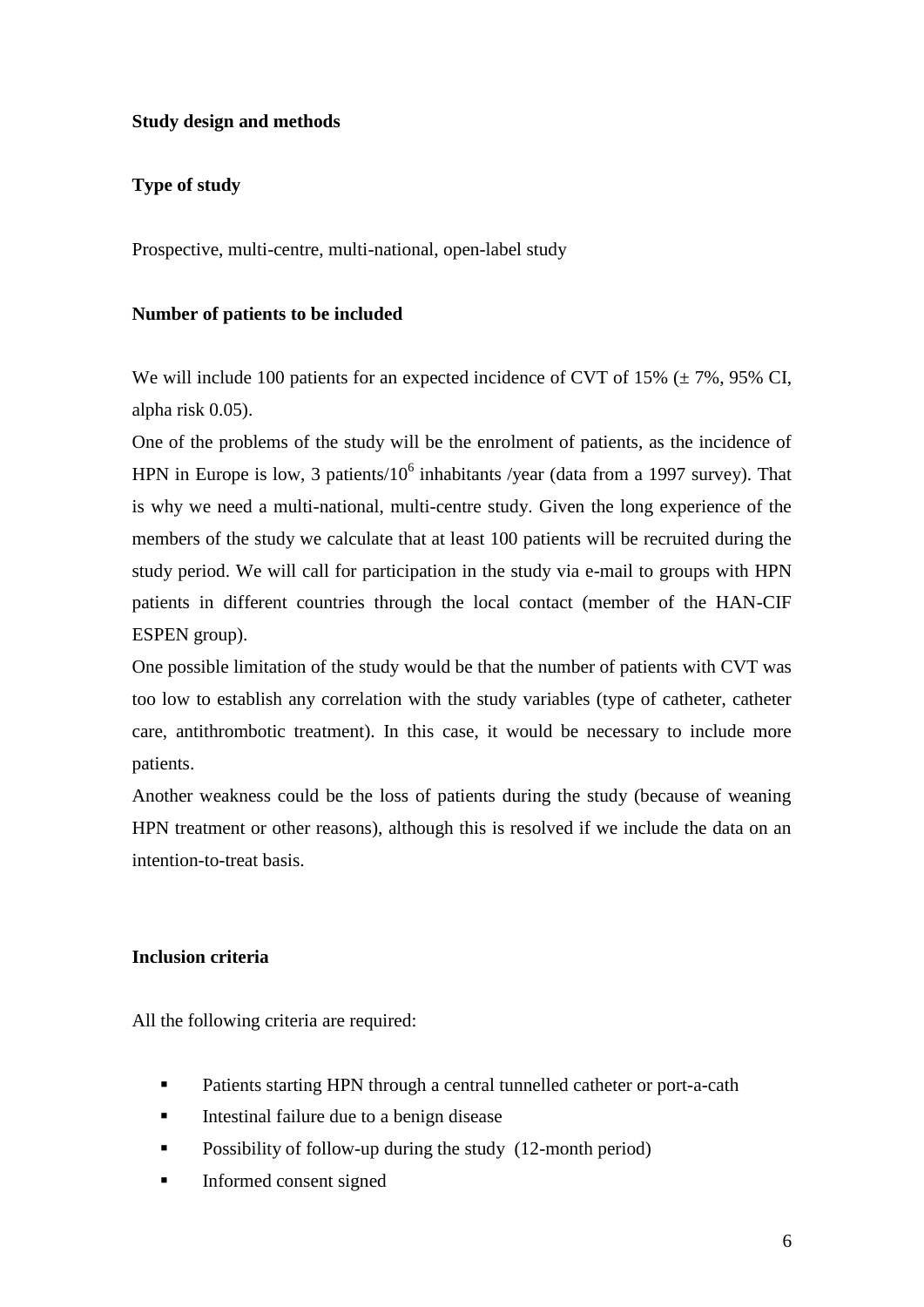# **Exclusion criterion**

- **Presence of CVT** at baseline in patients with a catheter inserted before the start of the protocol. (The presence of previous CVT in other veins won't be an exclusion criterion, and will be included in the patient filling form)
- Diagnosis of an active cancer disease

# **Definitions**

- **Symptomatic venous thrombosis:** thrombosis of the vein associated with the catheter (manifests as oedema and increased filling of superficial veins of the territory drained by that vein)
- **Asymptomatic venous thrombosis:** thrombosis of the vein associated with the catheter found accidentally during CDDS
- **Criteria of venous thrombosis in the CDDS:** CDDS is the standard method of screening in asymptomatic patients. The diagnostic criteria are as follows:
	- o visualization of an intraluminal thrombus (location, extension)
	- o flow void on CDDS
	- o dampened, nonpulsatile, and nonphasic flow on duplex sonography.

# **Schedule of data collection**

Patients will be invited to participate by their HPN clinician. The patients' clinical care will not be affected by a decision not to participate. Patients will be included in the study after signing the informed consent.

The inclusion period will extend from  $1<sup>st</sup>$  April 2010 to 31 $<sup>st</sup>$  March 2011.</sup>

The first CDDS will be performed after catheter insertion for HPN (baseline), and repeated at  $7<sup>th</sup>$  day (if possible),  $3<sup>rd</sup>$ ,  $6<sup>th</sup>$  and  $12<sup>th</sup>$  month thereafter. Patients with catheters inserted before the enrolment will be included if there is not CVT (in the vein of the catheter) at the first CDDS evaluation (baseline) and they will follow the same schedule.

Patients will be followed for 12 months. At enrolment the investigator will include the following data: etiology of the intestinal failure, catheter, HPN, flushing/lock technique,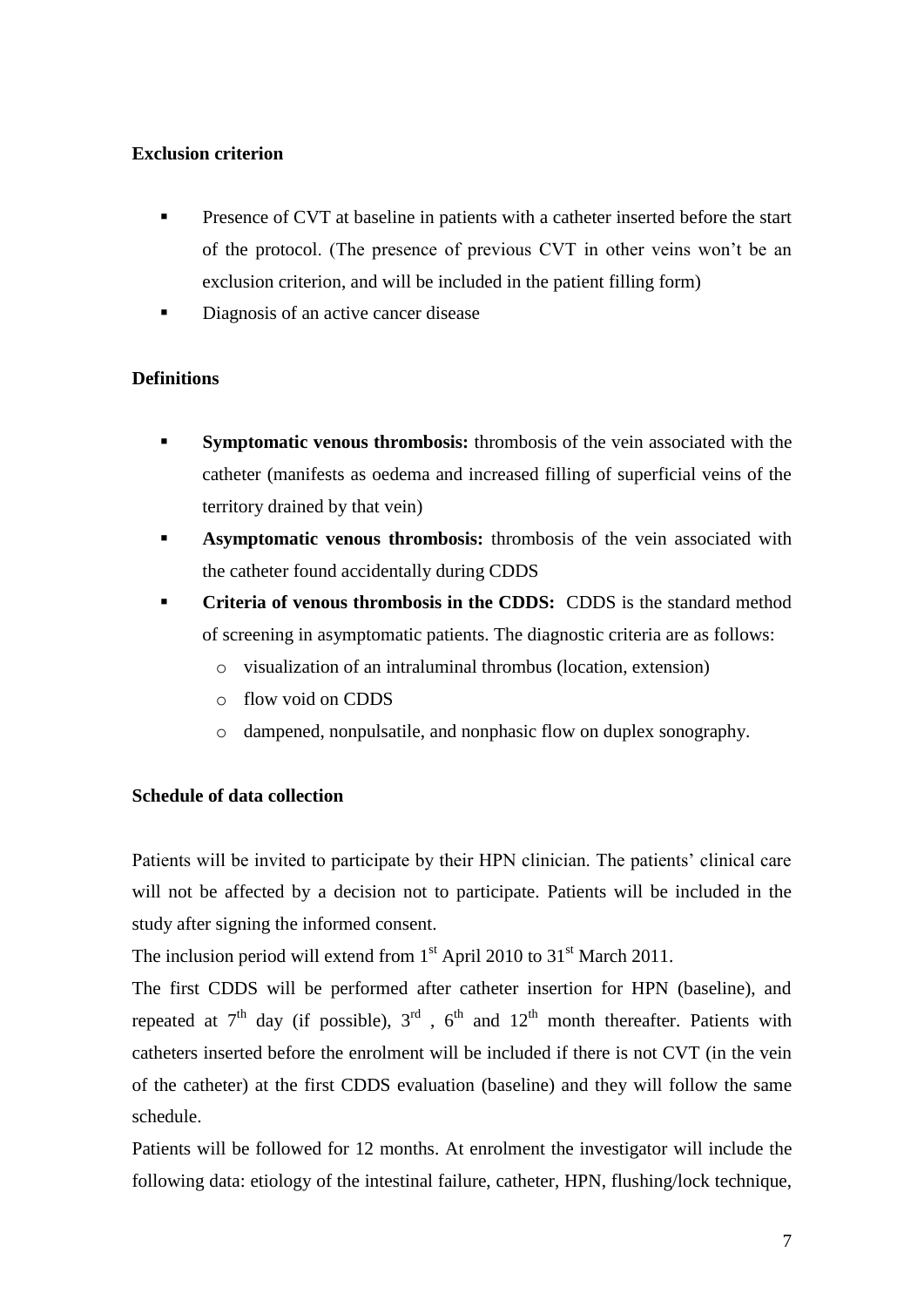anticoagulation and use of the catheter for infusion of drugs or blood extraction (see attached excel file). These variables will be checked at each visit. The investigators will fill out the results of the CDDS evaluations and will communicate the onset of any symptomatic thrombotic complication during the study (including type and date).

#### **Study chronogram**

|            | Baseline | $7th$ day (not $3rd$ month | $6th$ month | $12^{th}$ month |
|------------|----------|----------------------------|-------------|-----------------|
|            |          | mandatory)                 |             |                 |
| Clinical   |          |                            |             |                 |
| evaluation |          |                            |             |                 |
| Doppler    |          |                            |             |                 |

### **Statistical evaluation**

We will analyse data on an intention-to-treat. Quantitative variables will be expressed as the mean  $+$  SD, or median and interquartile range. Qualitative variables will be expressed as frequencies and percentages. We will use the  $\chi^2$  or Fisher's exact test to study the association between qualitative variables. We will study the incidence of venous thrombosis using Kaplan- Meier curves. The level of significance will be set at 5%. Data will be analysed using the SPSS-16 package.

#### **Administration and data management**

All completed questionnaire (excel file enclosed) will be returned to the PI. Results will be shared with the ESPEN HAN-CIF group and other collaborators. Results will be submitted as abstracts to ESPEN and other PEN societies as appropriate and a manuscript prepared for Clinical Nutrition. All of the collaborators will be recognised authors in order of the number of patients recruited.

#### **Research Network**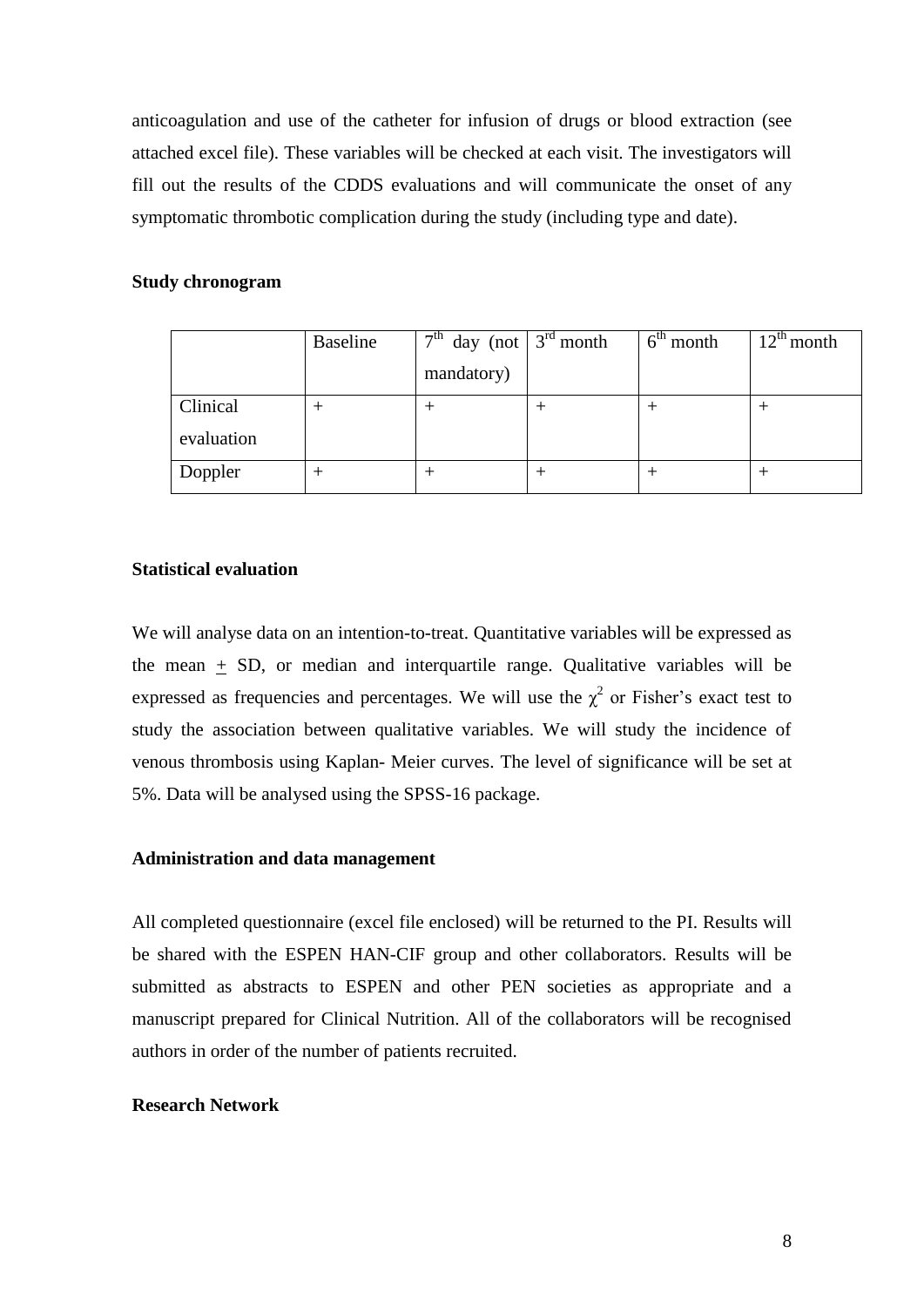The PI has the support of clinical colleagues in Spain (is in charged of the Spanish Committee for Home Artificial Nutrition, NADYA group, a working group of the Spanish Society for Parenteral and Enteral Nutrition, SENPE).

The study has the support of the members of the ESPEN HAN-CIF committee and colleagues in their respective clinical nutrition societies. The framework for carrying out the study will consist of a group of colleagues identified through the working of the committee and by knowledge of other international collaborators. The infrastructure of the group will help on the enrolment of new HPN patients, otherwise this study will be impossible to perform due to the low prevalence of HPN worldwide. The PI has sent an application for financial support for this study at the ESPEN EBM grants 2010.

### **Timeline of the project**

Patients starting on HPN that fulfil the inclusion criteria will be recruited from 1<sup>st</sup> April  $2010$  until  $31<sup>st</sup>$  March 2011. The study will finish in March 2012. The results will be analyzed and published.

### **Study registration**

The PI will register the study at Clinicaltrials.gov.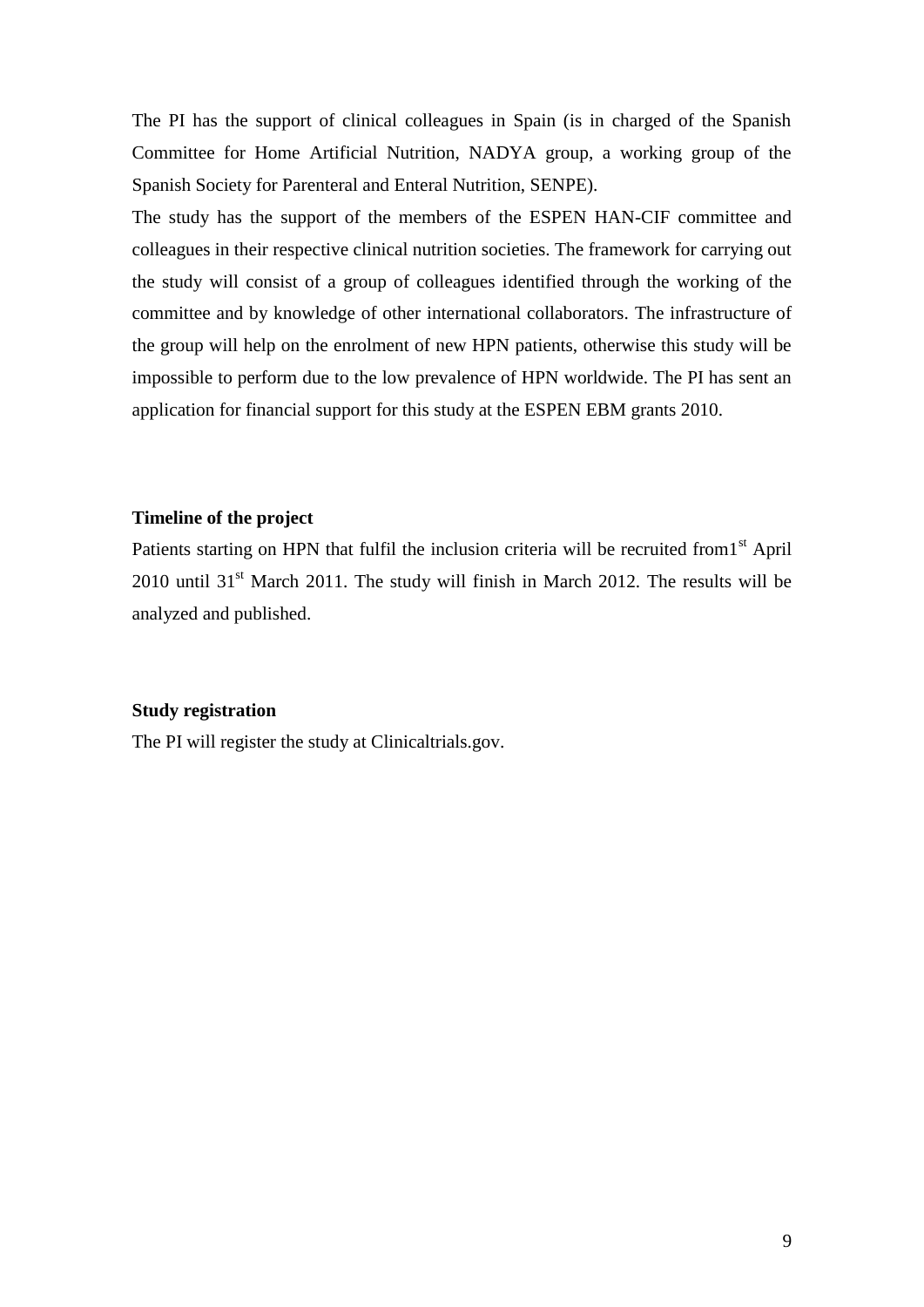# **Questionnaire:** (find enclosed the excel file)

To be completed for each patient

# Hospital:

Phsysician (responsible):

# **Patient**

- **Date of birth:**
- **Name:** Initials
- Etiology of intestinal failure (disease):
- Indication of HPN (short bowel, obstruction..):
- Date of starting protocol (informed consent date):

# **Patient history**

Previous central catheters: YES/NO

If YES: Were any of them located in the current vein? YES/NO

If YES: Date and indication for withdrawal

Previous catheter-related thrombotic complications: YES/NO

If YES: date, type (catheter thrombosis, central vein thrombosis)

Previous thrombotic episodes (not related to catheter): YES/NO

If YES: type (venous/arterial), location

Previous catheter-related infection: YES/NO

If YES: date, type according to the CDC definition (exit site infection, tunnel infection,

pocket infection, catheter-related bloodstream infection) (for definitions see Appendix I)

# **Current catheter**

- **Type:** tunnelled/port-a-cath
- **Internal diameter:**
- $\blacksquare$  Internal volume:
- **Number of lumens:**
- **Material:**
- **vein of location:**
- Date of insertion: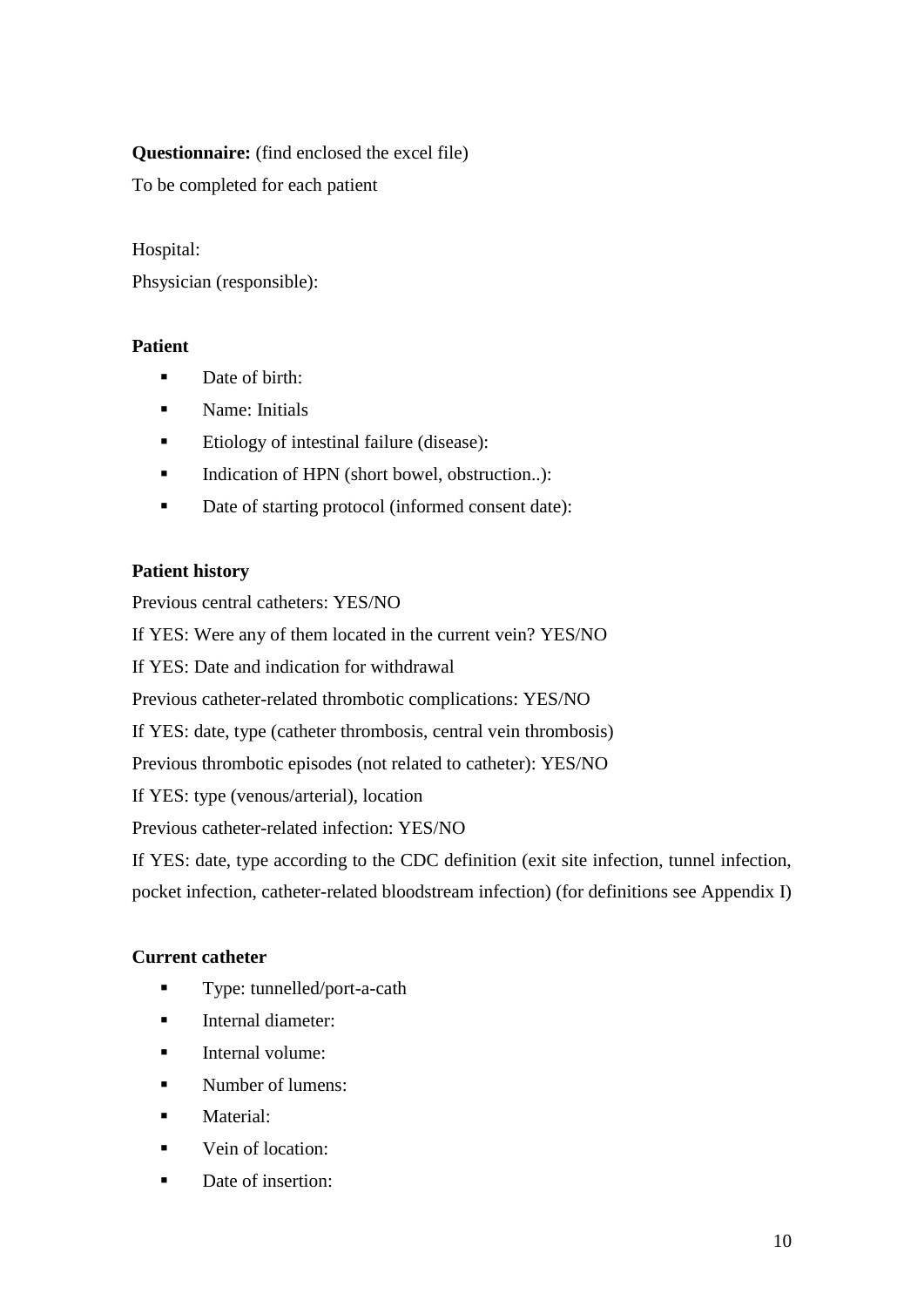- **Tip location:**
- **Method of insertion: blind venipuncture, surgical cutdown, radiographically** guided cannulation, ultrasound guided cannulation

### **HPN**

- Date patient starts HPN:
- Number of bags per week:
- $\blacksquare$  Infusion time:
- Composition: volume, all-in-one, without lipids, lipids once per week, other solutions
- Use of pump for HPN: YES/NO
- **Person taking care of the catheter at home: patient, caregiver, home care** company

### **Other uses for the catheter:**

Is the catheter used for infusing drugs? YES/NO

If YES, what type?

Iron

Antibiotics

Specify

Is the catheter used for extracting blood samples? YES/NO

# **Flushing/lock technique:**

- 1. Saline and heparin
- 2. Only saline
- 3. Only heparin
- 4. Others (specify): sterile water, etanol, antibiotic, taurolidin, citrate, citrulin..

If your answer is 1.or 3., please complete the characteristics of the heparin flush/lock: Volume of infusion:

Concentration (units/ml):

Do you withdraw heparin before the infusion of the HPN bag: YES/NO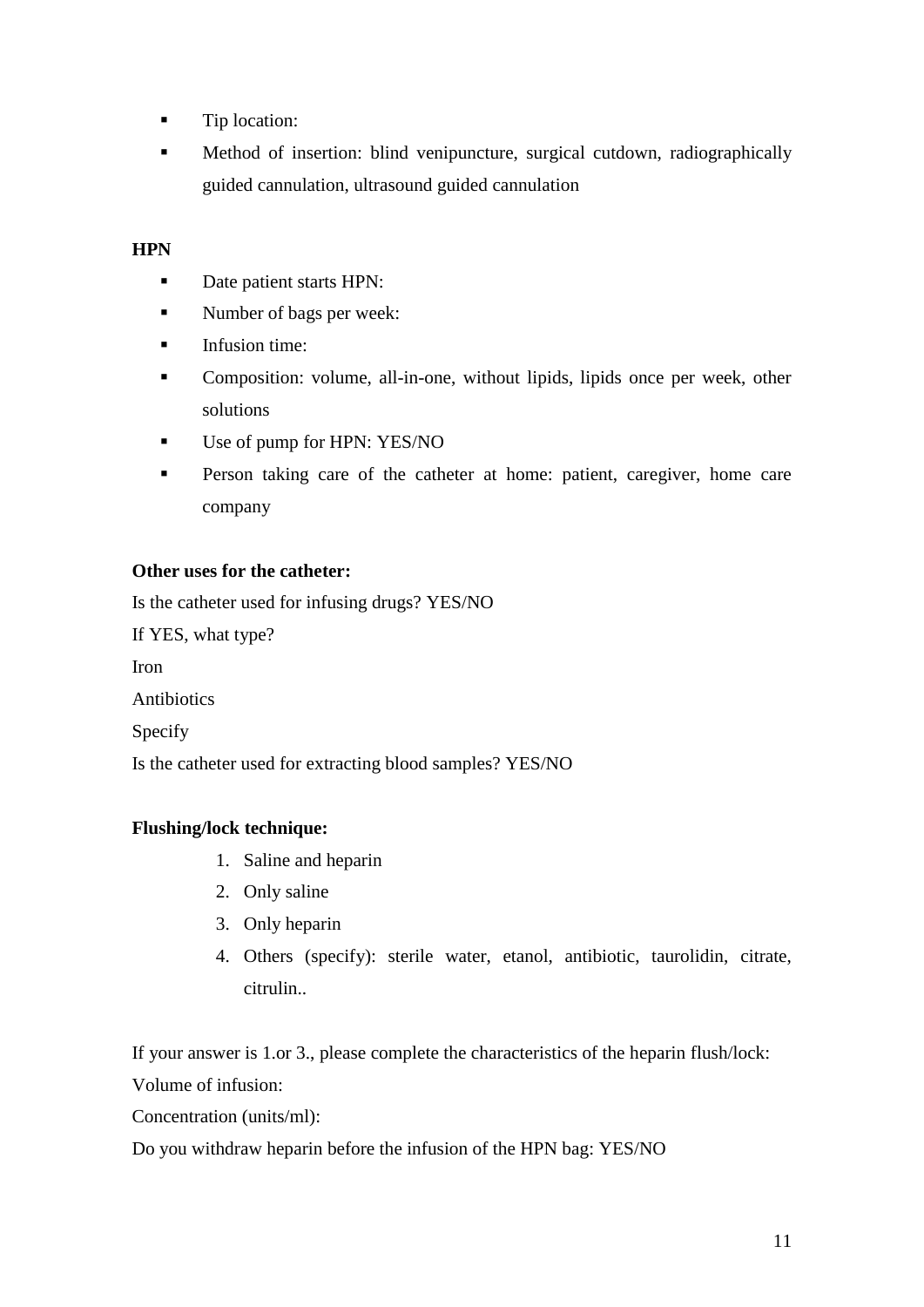If your answer is 1.or 2., please complete the characteristics of the saline flush:

Volume of infusion:

If your answer is 4., please complete the characteristics of the flush/lock:

Volume of infusion:

Type: sterile water, etanol, antibiotic, taurolidin, citrulin, citrate..

Do you withdraw the liquid of the lock before the infusion of the HPN bag: YES/NO

# **Anticoagulation:**

Do you use oral anticoagulants?

- 1. Yes
- 2. No

If your answer is 1., what is your INR target?:

Do you use low-molecular-weight heparin?

- 1. Yes
- 2. No

Do you use heparin in the HPN bag?

- 1. Yes
- 2. No

If your answer is 1., what dose/concentration of heparin do you use in the bag?:

# **Study chronogram:**

|                            | Baseline | $7th$ day (not $\frac{1}{3}$ <sup>th</sup> month $\frac{1}{6}$ o <sup>th</sup> month $\frac{1}{2}$ <sup>th</sup> month |  |  |
|----------------------------|----------|------------------------------------------------------------------------------------------------------------------------|--|--|
|                            |          | mandatory)                                                                                                             |  |  |
| Clinical evaluation        |          |                                                                                                                        |  |  |
| Doppler                    |          |                                                                                                                        |  |  |
| Infection/occlusion/venous |          |                                                                                                                        |  |  |
| thrombosis                 |          |                                                                                                                        |  |  |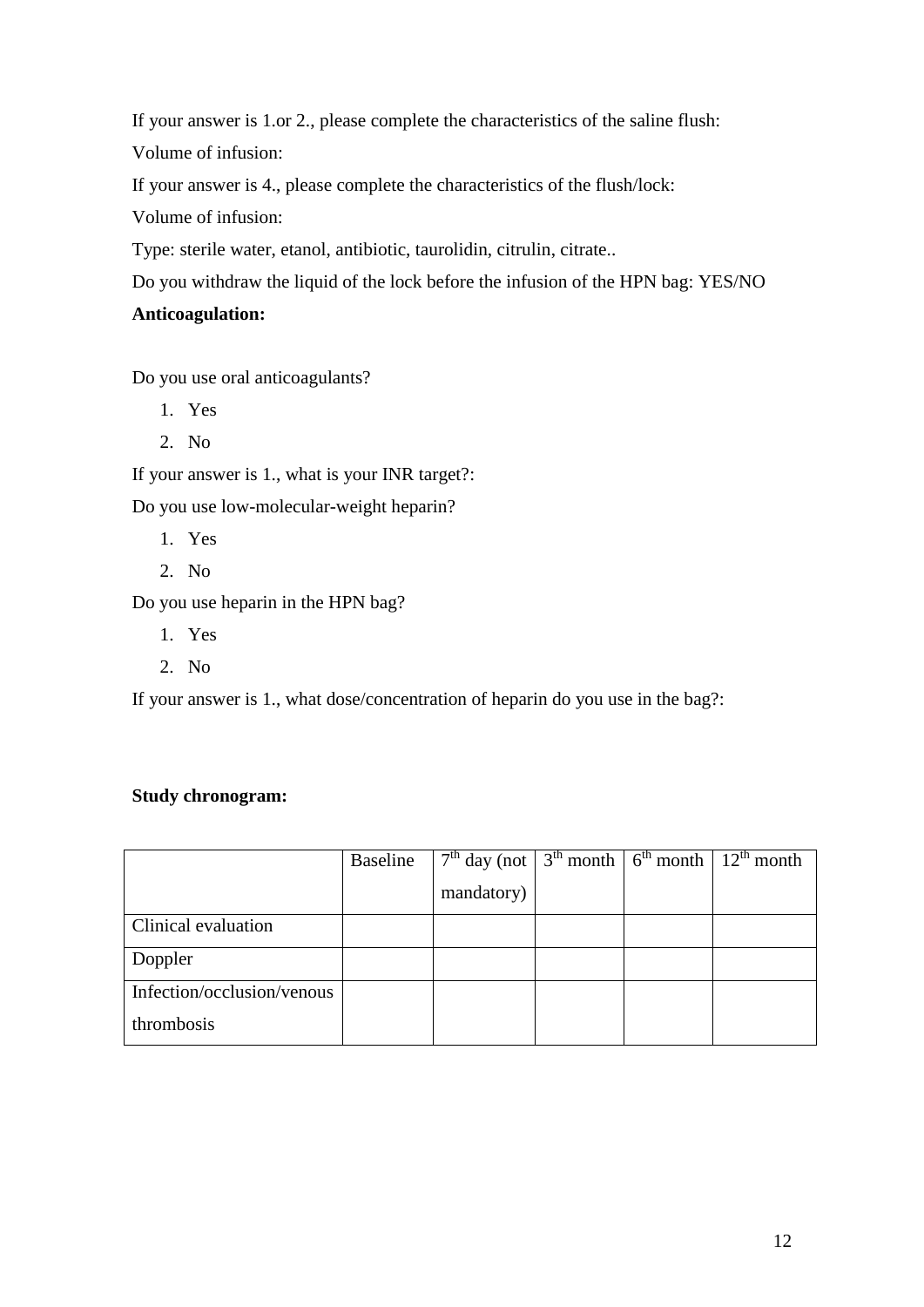### **Appendix I**

Definitions for catheter-related infections (Centers for Disease Control and Prevention. Guidelines for the Prevention of Intravascular catheter-related infections. MMWR 2002; 51(No. RR-10): 1-29).

- **Exit site infection:** erythema or induration within 2 cm of the catheter exit site, in the absence of concomitant bloodstream infection (BSI) and without concomitant purulence.
- **Tunnel infection:** tenderness, erythema, or site induration  $> 2$  cm from the catheter site along the subcutaneous tract of a tunnelled catheter, in the absence of concomitant BSI.
- **Pocket infection:** purulent fluid in the subcutaneous pocket of a totally implanted intravascular catheter that might or might not be associated with spontaneous rupture and drainage or necrosis of the overlaying skin, in the absence of concomitant BSI.
- **Catheter-related BSI:** bacteremia/fungemia in a patient with an intravascular catheter with at least one positive blood culture obtained from a peripheral vein, clinical manifestations of infections (i.e., fever, chills, and/or hypotension), and no apparent source for the BSI except the catheter. One of the following should be present: a positive semiquantitative  $(> 15$ CFU/catheter segment) or qualitative  $(> 10^3$  CFU/catheter segment) culture whereby the same organism (species and antibiogram) is isolated from the catheter segment and peripheral blood; simultaneous quantitative blood cultures with  $a > 5:1$  ratio CVC versus peripheral; differential period of CVC culture versus peripheral blood culture positivity of > 2 hours.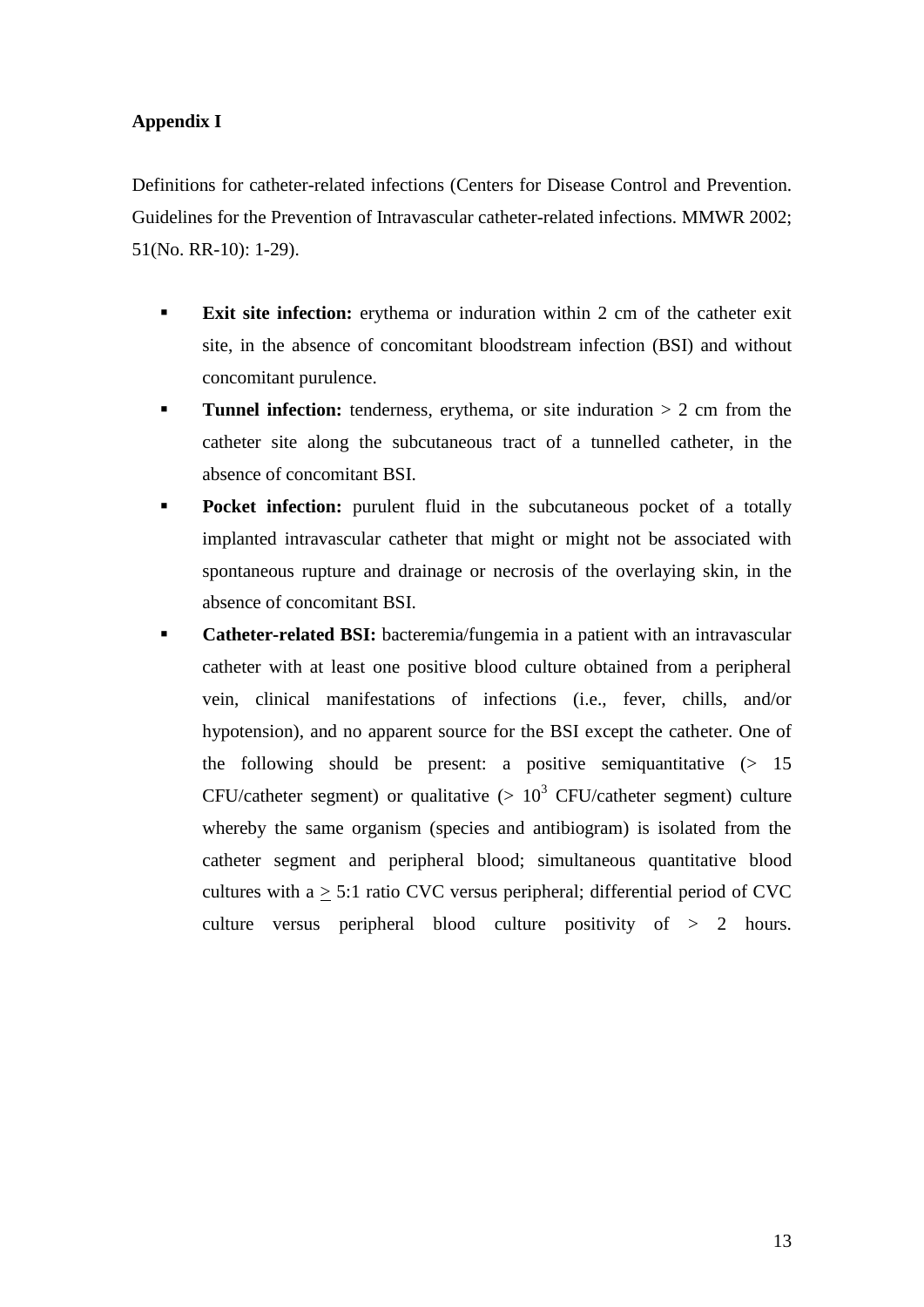#### **BIBLIOGRAPHY**

- 1. Howard L, Ashley C. Management of complications in patients receiving home parenteral nutrition. Gastroenterol 2003; 124: 1651-61.
- 2. Ryder M. Evidenced-based practice in the management of vascular access devices for home parenteral nutrition therapy. JPEN 2006; 30: S82-93.
- 3. Intravenous Nursing Society. Infusion nursing standards of practice. J Infusion Nurs 2000; 23(6suppl): S53-4.
- 4. Williams NMA, Wales S, Scout NA, Irving MH. The incidence and management of catheter occlusion in patients on home parenteral nutrition. Clin Nutr 1993; 12: 344-9.
- 5. Randolph AG, Cook DJ, Gonzales CA, Andrew M. Benefit of heparin in central venous and pulmonary artery catheters: a meta-analysis of randomized controlled trials. Chest 1998; 113(1): 165-71.
- 6. Stephenson J. Can a common medical practice transform candida infections from benign to deadly? JAMA 2001; 28: 2531-2.
- 7. Steiger E. Consensus statements regarding optimal management of home parenteral nutrition (HPN) access. JPEN 2006; 30: S94-5.
- 8. Garrelts JC, LaRocca J, Ast D, Smith DF, Sweet DE. Comparison of heparin and 0,9% sodium chloride injection in the maintenance of indwelling intermitent i.v. devices. Clin Pharm 1989; 8(1): 34-9.
- 9. Peterson FY, Kirchhoff KT. Analysis of the research about heparinized versus nonheparinized intravascular lines. Heart Lung 1991; 20: 631-42.
- 10. Goode CJ, Titler M, Rakel et al. A meta-analysis of effects of heparin flush and saline flush: quality and cost implications. Nurs Res 1991; 40: 324-30.
- 11. Bozzetti F, Mariani L, Boggio Bertinet D, et al. Central venous catheter complications in 447 patients on home parenteral nutrition: an analysis of over 100.000 catheter days. Clin Nutr 2002; 21 (6): 475-85.
- 12. Smith S, Dawson S, Hennessey R, Andrew M. Maintenance of the patency of indwelling central venous catheters: is heparin necessary? Am J Pediatr Haematol Oncol 1991; 13(2): 141-3.
- 13. Shang E, Geiger N, Sturm MD, Post S. Heparin complication in parenteral nutrition via intravenous port system. Clin Nutr 2003; 22(1): S77.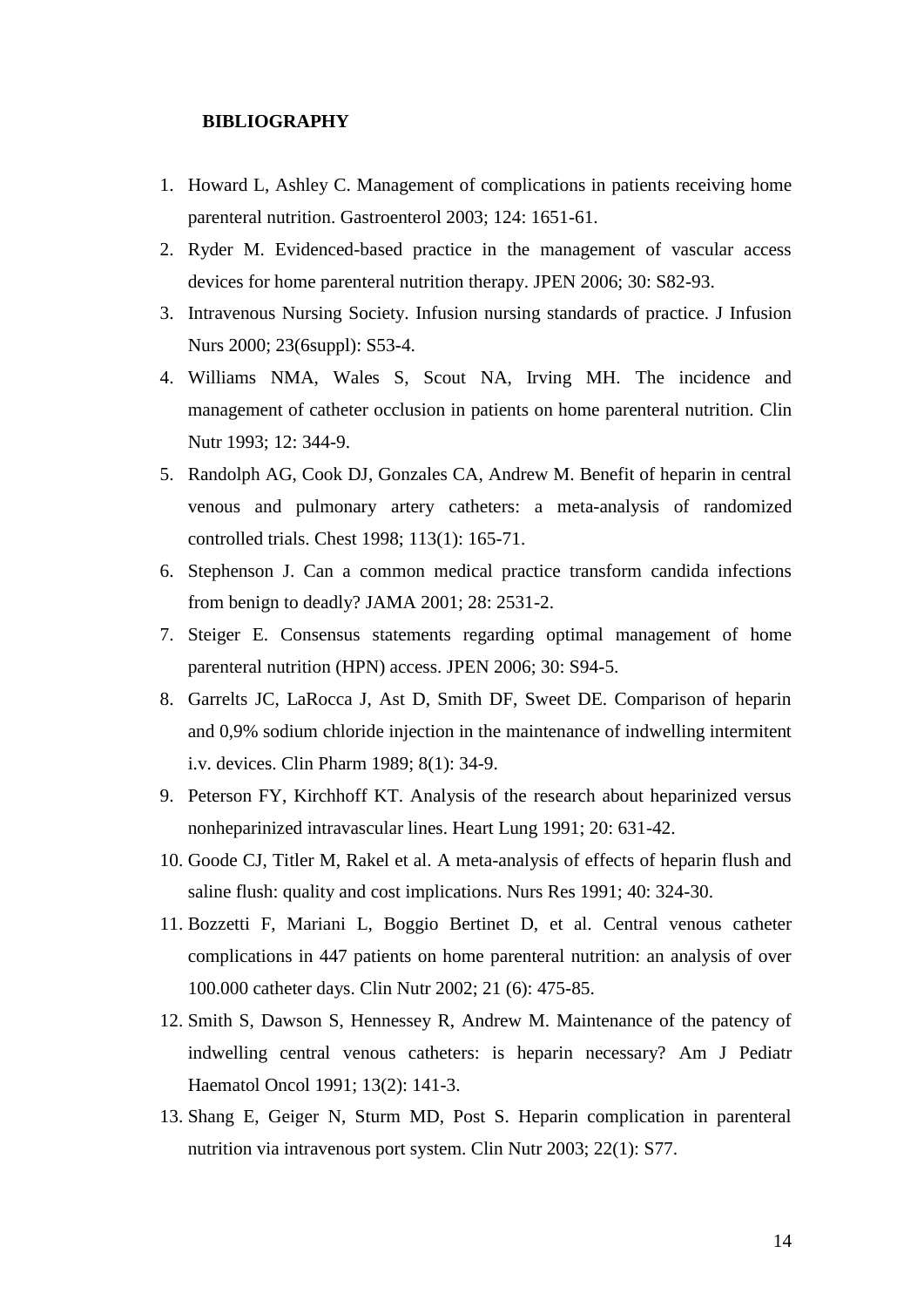- 14. Pennington CR. Central vein thrombosis during home parenteral nutrition. Clin Nutr 1995; 14(Suppl 1): 52-5.
- 15. Gaitini D, Beck-Razi N, Haim N, Brenner B. Prevalence of upper extremity deep venous thrombosis diagnosed by color doppler duplex sonography in cancer patients with central venous catheters. J Ultrasound Med 2006; 25: 1297-303.
- 16. Bozzetti F, Scarpa D, Terno G, et al. Subclavian vein thrombosis due to indwelling catheters: A prospective study on 52 patients. JPEN 1983; 7: 560-2.
- 17. Fabri PJ, Mirtillo JM, Ruberg RL, et al. Incidence and prevention of thrombosis of the subclavian vein during total parenteral nutrition. Surg Gynecol Obstet 1982; 155: 238-40.
- 18. Klerk CPW, Smorenburg SM, Büller HR. Thrombosis prophylaxis in patient populations with a central venous catheter. A systematic review. Arch Intern Med 2003; 163: 1913-21.
- 19. Bern MM, Bothe A, Bristian B, et al. Prophylaxis against central vein thrombosis with low dose warfarin. Surgery 1986; 99: 216-21.
- 20. Veerabagu MP, Tuttle-Newhall J, Maliakkal R, Champagne C, Mascioli EA. Warfarin and reduced central venous thrombosis in home total parenteral nutrition patients. Nutrition 1995; 11(2): 142-4.
- 21. Bern MM, Lockich J, Wallach SR, et al. Very low doses of warfarin can prevent thrombosis in central venous catheters. Ann Intern Med 1990; 112: 423-8.
- 22. Newall F, Barnes C, Savoia H, Campbell J, Monagle P. Warfarin therapy in children who require long-term total parenteral nutrition. Pediatrics 2003; 112: 386-8.
- 23. Monreal M, Alastrue A, Rull M, et al. Upper extremity deep venous thrombosis in cancer patients with venous access devices—prophylaxis with a low molecular weight heparin (Fragmin). Thromb Haemost 1996; 75(2): 251-3.
- 24. Mismetti P, Mille D, Laporte S, et al. Low-molecular-weight heparin (nadroparin) and very low doses of warfarin in the prevention of upper extremity thrombosis in cancer patients with indwelling long-term central venous catheters: a pilot randomized trial. Haematologica 2003; 88: 67-73.
- 25. Kirkpatrick A, Rathbun S, Whitsett T, Raskob G. Prevention of central venous catheter-associated thrombosis: a meta-analysis. Am J Med 2007; 120: 901-10.